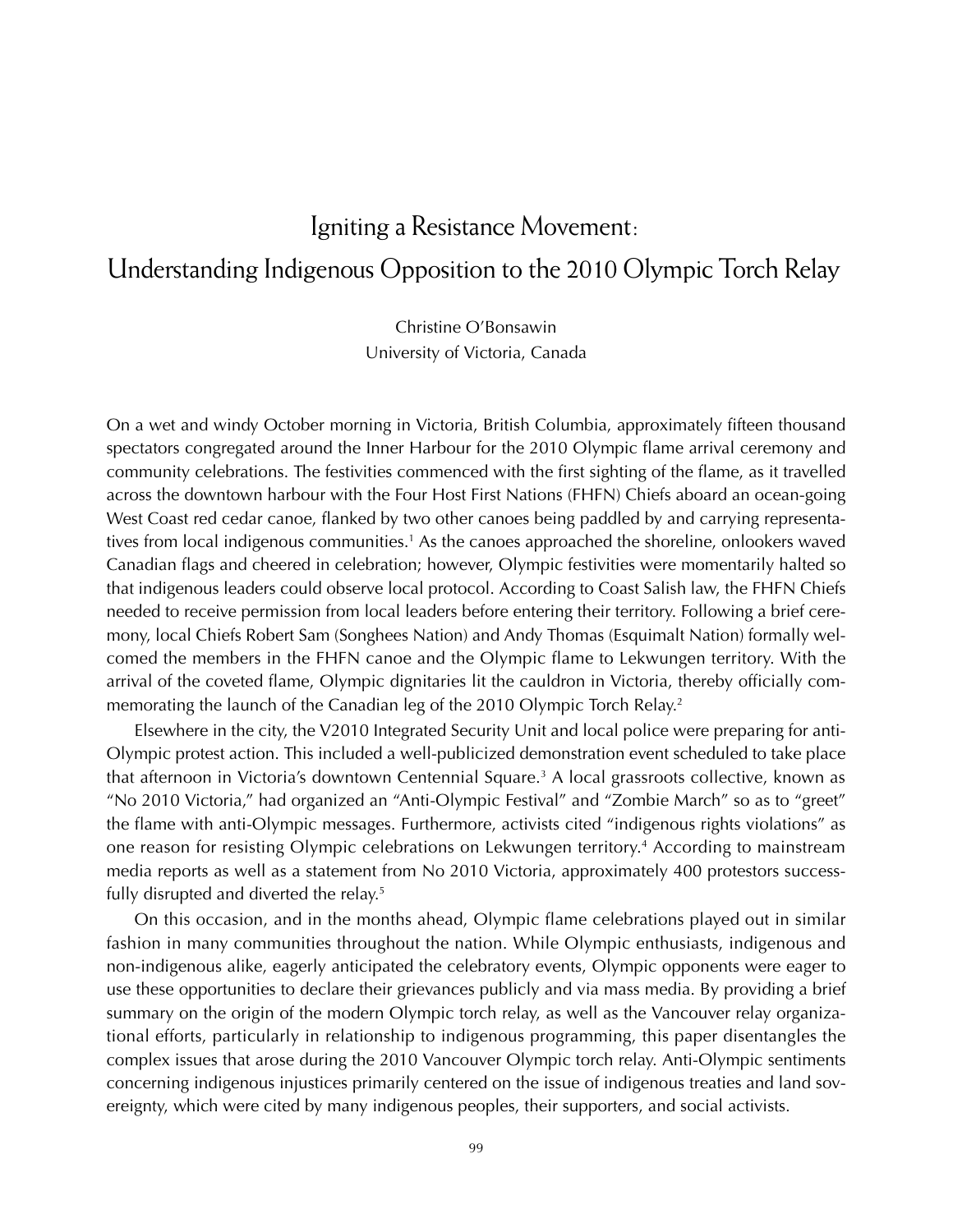The flame has become one of the greatest symbols of the modern Olympic movement, and the torch relay one of its most cherished traditions. However, it is necessary to remember that the history of the relay stems from a dark and difficult past. The Olympic torch relay was, in fact, conceived and implemented as a propaganda tool under the directive of the National Socialists for the 1936 Berlin Olympic Games. For this event, Nazi organizers commissioned the German arms producer, Friedrich Krupp AG, to create and manufacture torches that would be used along the relay route, thus marking the first official sponsor of the torch relay. The flame was lit on the ancient grounds in Olympia, Greece, and travelled through Bulgaria, Yugoslavia, Hungary, and Austria before arriving at the Olympic Stadium in Berlin for the opening ceremony. During the eight-day relay, there were a significant number of physical confrontations and arrests.<sup>6</sup> Despite this tremulous beginning, the IOC formally entrenched the torch relay into the Olympic program following the Second World War. However, it has only been since 1984, with advances in mass media, mobile camera crews, and the Internet that substantial attention has been paid to this Olympic tradition.<sup>7</sup> Since then, engagement with Olympic relay celebrations has increased considerably as members of the general public have come to recognize the potential of using the relay to either participate, disengage, or oppose the Games.

The Vancouver 2010 Olympic torch relay was marketed as "A Path of Northern Lights." On that note, President and Chief Executive Officer of the Vancouver Organizing Committee for the 2010 Olympic and Paralympic Winter Games (VANOC), John Furlong, stated: "[W]e've always wanted these Games to be about the entire nation—to let everyone in, from every single corner of this huge, extraordinary country. We want these Games to bring Canadians together, igniting something in our hears and souls that makes us better."8

Vancouver organizers ultimately devised a relay route that not only exceeded public expectations but also challenged the Olympic norm. The 2010 relay commenced on October 22, 2009, with the kindling of the Olympic flame in the ancient stadium in Olympia, Greece, and ended with the lightening of the Olympic cauldron during the opening ceremony on February 12, 2010. As for the Canadian segment, it was the longest domestic relay in the history of the Olympic Winter Games. The overall distance covered during the 106-day run totaled 45,000 kilometres, traveling by way of land, sea, and sky through approximately 1,020 communities, including the northernmost inhabited community on the globe, Alert, Nunavut. In the end, more than 12,000 torchbearers carried the Olympic flame.9 The operating budget for the 2010 relay was approximately \$30 million, which included support from the Government of Canada and VANOC, as well as sponsorship from the official Presenting Partners, Coca-Cola and the Royal Bank of Canada (RBC), while manufacturing expenses for the torches (numbering more than 12,000) were covered by its design creator, Bombardier.<sup>10</sup>

The 2010 Olympic Torch Relay Committee remained committed to VANOC's intent to achieve unprecedented aboriginal participation in the planning and hosting of the Games. Accordingly, the relay travelled to more than 100 indigenous communities.<sup>11</sup> Included in community celebrations was an equal number of Community Torchbearers selected to carry the flame through their territories. Also selected were 11 Youth Flame Attendants, 71 Language Torchbearers, and 10 Hero Torchbearers. An Honorary Elder Fire Keeper from each community delivered welcome blessings and shared traditional teachings.12 The torch travelled through at least one indigenous community, including First Nations, Métis, and Inuit communities, in every province and territory. In the province of British Columbia alone, the Olympic flame travelled through 50 indigenous communities. This was not only due to the province's Olympic host status but also indicative of the large number of indigenous communities located in the province (in total there are 203 First Nations communities in British Colum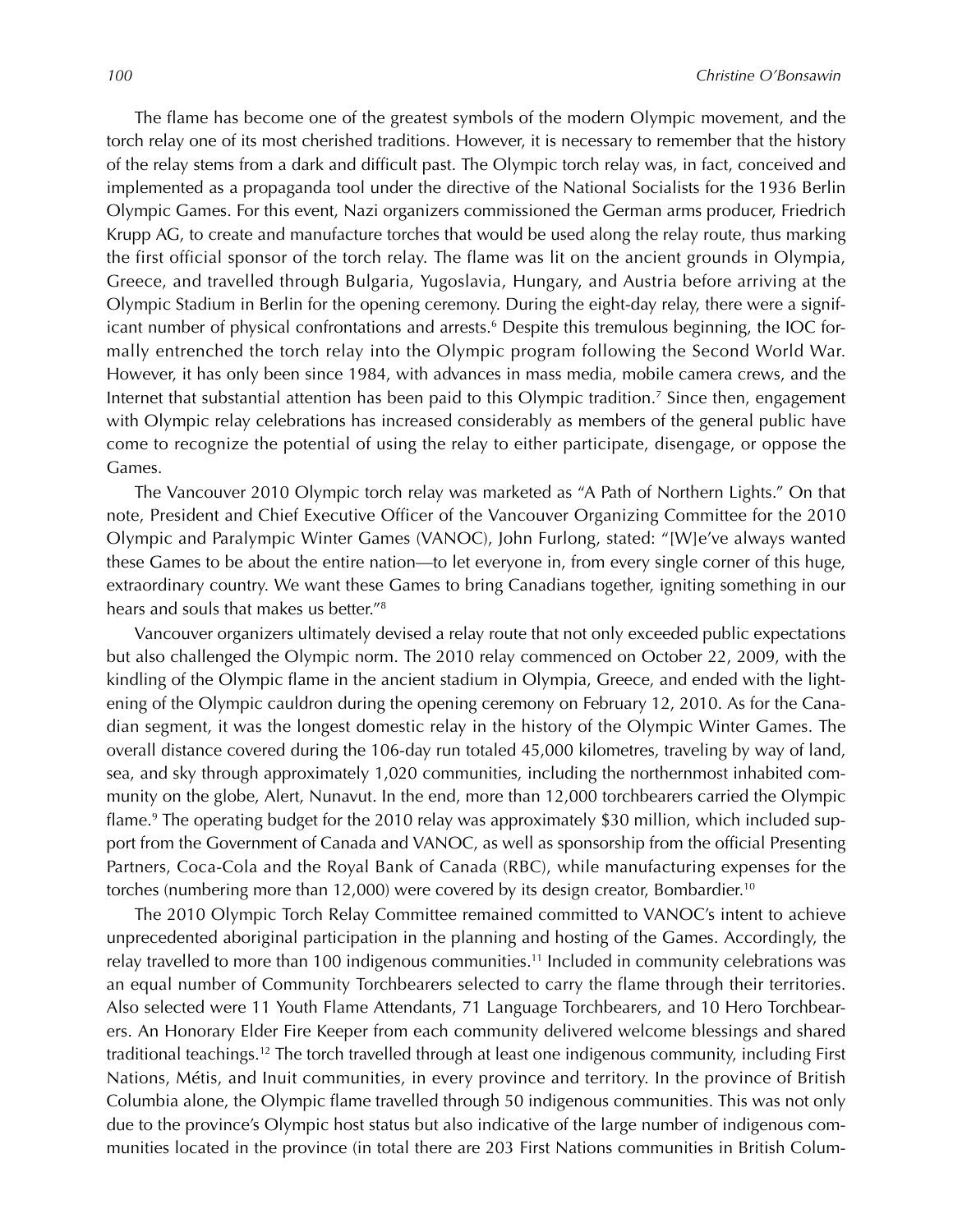bia). Moreover, RBC announced the appointment of Phil Fontaine, former National Chief of the Assembly of First Nations (1997-2009), as Special Advisor on indigenous issues.13 One of his first responsibilities in this role was to ensure that RBC maximized the involvement of aboriginal communities in the 2010 relay.14 Meanwhile, anti-Olympic activists drew attention to the fact that RBC was financing the Alberta Oil Sands (commonly referred to as the Oil Reserves or Tar Sands)<sup>15</sup> initiative, which contravened indigenous treaty and land rights in the province. For anti-Olympic activists and members of the Olympic Resistance Network, RBC's hiring of Fontaine suggested RBC officials were genuinely fearful that protest action in First Nations communities, as well as militant activity by groups supporting indigenous grievances, would seriously undermine relay celebrations.16 Olympic officials, partners, and enthusiasts certainly had cause for concern.

The story of indigenous resistance to Canadian Olympic torch celebrations predates the 2010 Games. In 1988, the Lubicon Lake Nation, a relatively small Cree nation located in northern Alberta, called for a boycott of certain events, including the torch relay, during the Calgary Olympics. At this time, countless indigenous peoples and supporters from across the nation stood in solidarity with the Lubicon Cree as they made their Olympic-related grievances known to the world. The leader of the Lubicon, Chief Bernard Ominayak, drew attention to the fact that the Government of Canada and Petro-Canada were co-sponsoring the relay—two entities illegally invading and destroying Lubicon territory.17 For the 2010 Olympics, indigenous peoples and activists opposed the torch relay and the Games more broadly on the basis of ongoing indigenous grievances concerning indigenous land claims in British Columbia (or the lack thereof), as well as the carrying of the Olympic flame through sovereign indigenous territories.

While the majority of relay events were celebratory in nature, there remained significant opposition to some Olympic festivities. Whether supporting indigenous rights, anti-capitalist interests, environmentalism, low-income housing, or the rights of the homeless, many, if not most, anti-Olympic activists coalesced under a campaign calling for "No Olympics on Stolen Native Land."18 The campaign itself was an indication of how sophisticated anti-Olympic protest action had become, and the name became a slogan for most organized protest groups. Still, the campaign referred specifically to indigenous grievances: "The slogan reflects the fact that the majority of land in British Columbia remained unceded and non-surrendered indigenous lands in the lead up, and at time of hosting the games."<sup>19</sup> At the heart of anti-Olympic engagement remained the question of colonial land theft, and the ongoing destruction of indigenous territories in British Columbia. While it is safe to say that a great number of indigenous peoples and communities supported the 2010 Games (i.e., the FHFN and those that participated in the torch celebrations), there remained significant opposition to the hosting of the Olympics on unceded indigenous lands.

On most days of the relay, the celebrations encountered some type of anti-Olympic messaging, or at least the threat of opposition. While advances in mass communication have increased public interest in the torch relay, Olympic researchers Horne and Whannel argue: "Gatekeeping, agenda setting, framing and constructing news remain key aspects of the mediation of any event and mega-event. Power and influence to shape the agenda—and construct the story—remain tied to large media organizations despite the internet and the emergence of heterogeneous voices."20 The media reported on protest action along the relay route, including the arrests of activists in places such as Victoria, Montréal, Kahnawà:ke, Toronto, Six Nations of the Grand River, Guelph, Oneida of the Thames, Spanish River, Fort Rupert, and Vancouver, to name a few. This list is likely only a small sample of anti-Olympic protest activity that occurred along the route, as media agenda setting remained in the hands of the gatekeepers whose job it was to downplay the level of anti-Olympic sentiment and boost the feel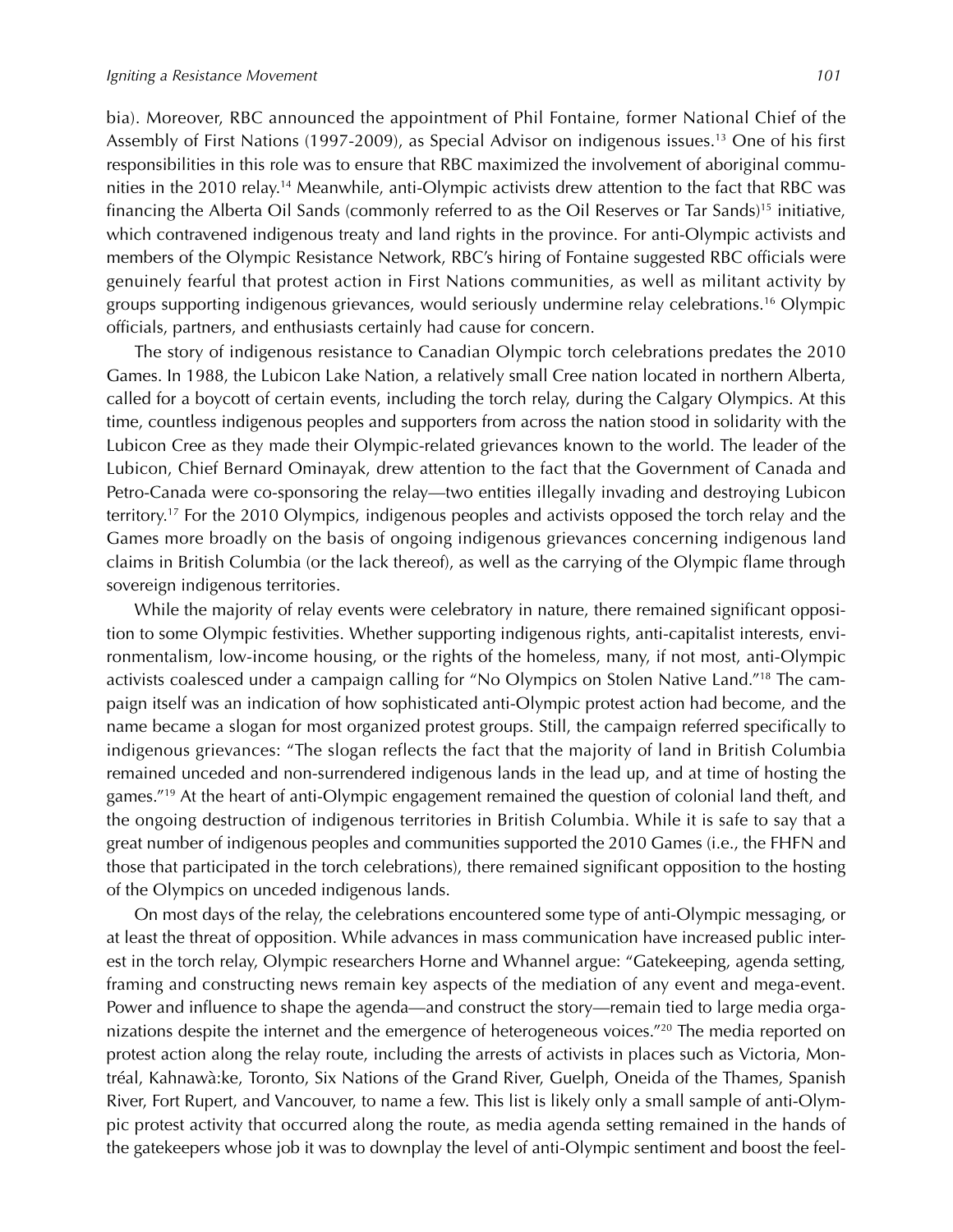good messaging that always accompanies Olympic celebrations. That being said, some torch celebrations received considerably more attention from mainstream and alternative media than others, most notably Kahnawà:ke, a Mohawk community located south of Montreal, Quebec.

Mainstream and alternative media sources provided considerable attention to the controversies and deliberations that took place in Kahnawà:ke prior to the arrival of the Olympic flame. The relay was scheduled to stop in the Mohawk community on December 8, 2009. However, one week prior to its arrival, official representatives form the Mohawk nation issued the following statement: "We must seriously consider the ongoing struggle of our Indigenous brothers and sisters in British Columbia who endeavor to prevent the Government of Canada from further commandeering and expropriating their traditional territory."21

It is worth noting that Kahnawà:ke was involved in an aggressive standoff with the Canadian military in the summer of 1990, an event commonly referred to as the Oka Crisis. As Cheryl Diabo, a member of the community's traditional council stated, "We don't support the torch coming through Kahnawake or any native community because of the land that's being destroyed in B.C…We support our native sisters and brothers who stood in line in our defence in 1990 during the crisis we faced, and it's only natural that we do the same."<sup>22</sup> Furthermore, members of Kahnawà: ke rejected the presence of the Royal Canadian Mounted Police Force (RCMP), who were escorting the Olympic torch on Mohawk territory, due to the long and arduous relationship between the community and the RCMP, who were viewed as a foreign and colonial policing unit. Then, immediately prior to the arrival of the torch, Olympic officials and members of the Mohawk Council of Kahnawà:ke negotiated an alternative, which was to have the community Peacekeepers, the local indigenous policing unit, escort the Olympic flame through the community. In the end, the torch relay travelled through Kahnawà:ke, and a large number of people lined the road and cheered in celebration. To be sure, protestors also lined the route and held banners that opposed the relay, including one that read, "Remove the Poison. Remove the Torch."23

As demonstrated in this paper, the decision to participate in the celebrations of the 2010 Olympic Games differed amongst various indigenous groups and peoples. VANOC went to considerable lengths to ensure unprecedented indigenous participation in the planning and hosting of the Vancouver Winter Games, as indicated by partnerships with the FHFN, as well as public ceremonies, similar to the one that took place in Victoria's Inner Harbour. However, not all indigenous peoples supported the relay. In fact, it was through the torch relay celebrations that many had the opportunity to draw attention to the injustices that indigenous peoples continue to experience within Canada's colonial structure, and to publicly protest the presence of the Olympic Games on non-surrendered indigenous territories.

## **Endnotes**

- 1 The Four Host First Nations included the Lil'wat Nation, Musqueam Nation, Squamish Nation, and Tsleilaututh Nation, which were led by Chiefs Leonard Andrew (Lil'wat), Ernest Campbell (Musqueam), Leah George Wilson (Tsleil-Waututh), Bill Williams (Squamish), and Gibby Jacobs (Squamish and VANOC Board Member), respectively.
- 2 Vancouver Organizing Committee for the 2010 Olympic and Paralympic Winter Games, A Path of Northern Lights: The Story of the Vancouver 2010 Olympic Torch Relay (Mississauga, ON: John Wiley & Sons Canada, Ltd., 2010).
- 3 No 2010 Victoria. "'Anti-Olympic Festival' and 'Zombie March' to Mark the Launch of 2010 Olympic Torch Relay in Victoria," Pacific Free Press, October 28 2009. http://www.pacificfreepress.com/news/1/4957-anti-olympics-festivaland-zombie-march-to-welcome-olympic-torch-in-victoria.html.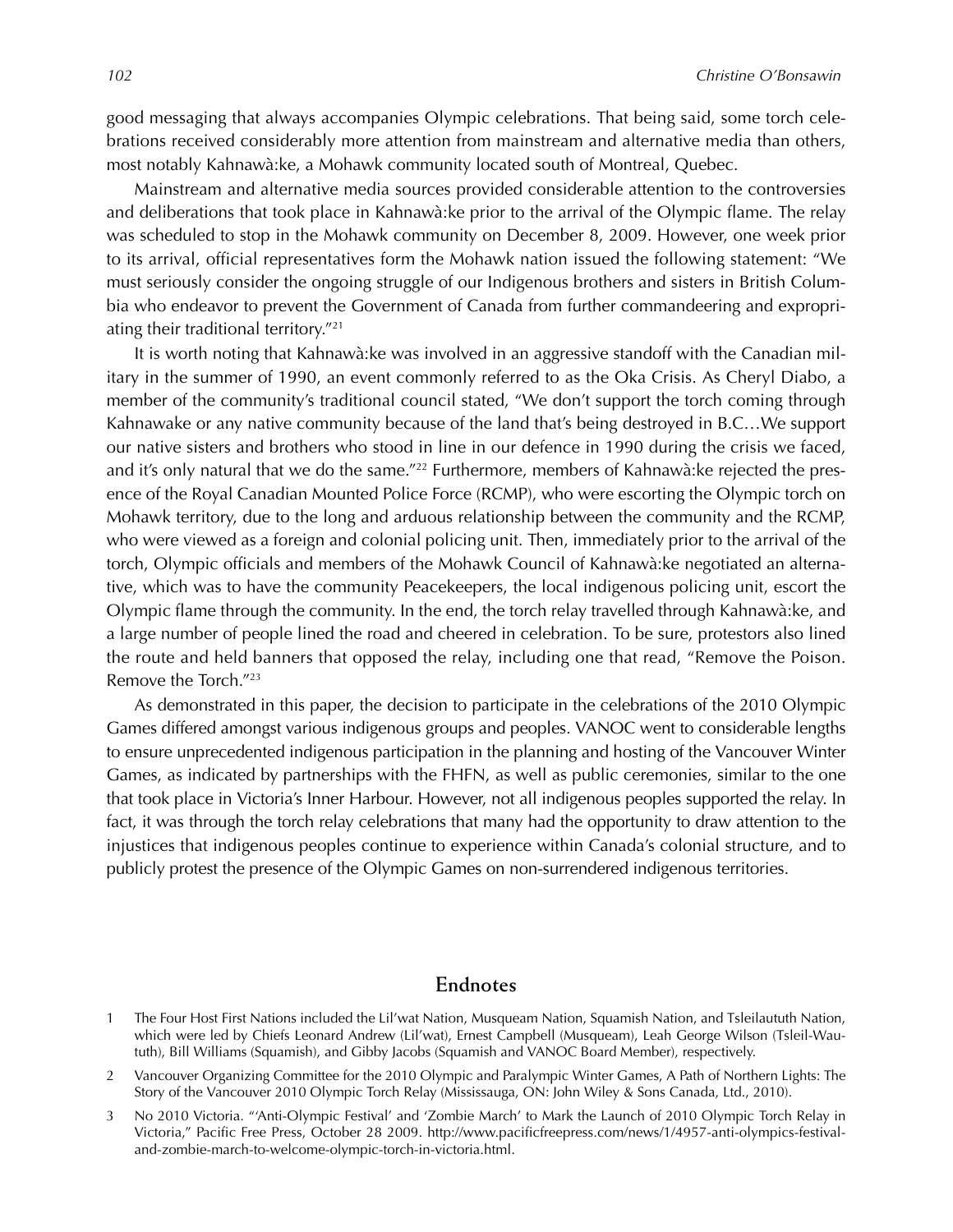- 4 Ibid.
- 5 "Activists Interrupt Olympic Torch Relay," CBC News, October 30, 2009, http://www.cbc.ca/news/canada/british-columbia/story/2009/10/29/bc-olympic-flame-island-arrival.html (accessed May 24, 2012) and Vancouver Media Co-Op, "No 2010 Victoria Statement on Torch Relay Disruption," January 24, 2011. http://vancouver.mediacoop.ca/olympics/ no-2010-victoria-statement-torch-relay-disruption/5759.
- 6 John Horne and Garry Whannel, "The 'Caged Torch Procession': Celebrities, Protesters and the 2008 Olympic Torch Relay in London, Paris and San Francisco," Sport in Society 13(5) (June 2010): 760-770.
- 7 Janet Cahill, "The Olympic Flame and Torch: Running Towards Sydney 2000." In Robert K. Barney, Kevin B. Wamsley, Scott G. Martyn, and Gordon H. MacDonald (eds.), Global and Cultural Critique: Problematizing the Olympic Games (London, ON: International Centre for Olympic Studies, 1998): 181-190.
- 8 A Path of Northern Lights: The Story of the Vancouver 2010 Olympic Torch Relay: 7.
- 9 International Olympic Committee, "Vancouver 2010: Objective Sustainable Development," The Olympic Museum: Educational Kit, 2010.
- 10 Federal support for the Olympic and Paralympic Torch Relays was funded through Heritage Canada. The total contribution from the Government of Canada for the Olympic and Paralympic Torch relays was \$14.6, which included \$10 million for the Olympic relay, \$2 million for the Paralympic relay, and \$2.6 to support logistic requirements. In total, the Government budgeted \$54.5 million for Olympic programming. See, Canada. Heritage Canada. Audit of the Ceremonies and Events/Vancouver 2010 Directorate's Olympic and Paralympic Projects: Office of the Chief Audit and Evaluation Executive Audit and Assurance Services Directorate. [Ottawa], February 2010. http://www.pch.gc.ca/pgm/em-cr/ assurnc/2010/2010-02-1/2010-02-1-eng.pdf.
- 11 The initial number of communities listed on the relay route was 115, however, organizers suggested that this number might increase as communities were added to the list. Subsequent reports listed as many as 130 indigenous communities having been visited. See Aboriginal Affairs and Northern Development Canada, "List of Aboriginal and Northern Communities Along the Olympic Torch Relay Route." Government of Canada; http://www.aadnc-aandc.gc.ca/Map/2010trp/ trch\_html-eng.asp.
- 12 Community Torchbearers were selected to carry the flame through their respective territories. The Youth Flame Attendants comprised of young people between the ages of 19 to 25 who worked alongside the Royal Canadian Mounted Police to maintain the lanterns and backup flames. The Language Torchbearers represented Aboriginal linguistic groups in Canada, which included 43 First Nations, seven Inuit, and 21 Métis torchbearers. Finally, Honorary Elder Fire Keepers were asked to keep fires burning during ceremonies and to share traditional teachings. See "Vancouver 2010 Names Six Aboriginal Flame Attendants, Torchbearers and Honorary Elder Fire Keepers for Vancouver 2010 Olympic Torch Relay," Canada Newswire (October 19, 2009). http://www.newswire.ca/en/story/429837/vancouver-2010-names-six-aboriginal-flame-attendants-torchbearers-and-honorary-elder-fire-keepers-for-vancouver-2010-olympic-torch-relay.
- 13 According to a RBC News Research, Fontaine was responsible for providing "advice and counsel to RBC's Canadian businesses to help the company deepen its relationships with Aboriginal governments, communities and businesses in Canada." In this position, he first task was to "help ensure that RCB maximizes the involvement of the Aboriginal community in the 2010 Olympic Torch Relay." See Royal Bank of Canada News Release, "RBC Appoints Phil Fontaine as Special Advisor," Royal Bank of Canada, http://www.rbc.com/newsroom/2009/0902-fontaine.html.
- 14 Ibid.
- 15 The Alberta Oil Sands export initiative is largest energy project on the planet. The government of Alberta asserts that the province's oil reserves not only play an important role in the national and international economies, but they provide the global community with "stable and reliable energy." However, in order to access these oil reserves, treaties with Indigenous peoples are being dishonoured and outright ignored. Furthermore, opponents of the Oil Sands have identified farreaching environmental, resource, and health concerns resulting from this this energy project initiative.
- 16 Rod Mickleburgh, "Olympic Torch Stokes Warm Pride and Fiery Protest Among Aboriginals," Globe and Mail, September 8 2009, National News.
- 17 Kevin B. Wamsley and Michael Heine, "'Don't Mess with the Relay—It's Bad Medicine': Aboriginal Cultural and the 1988 Winter Olympics," R.K. Barney & al. (eds.), Olympic Perspectives (London, ON: International Centre for Olympic Studies, 1996): 173-178.
- 18 The name "No Olympics on Stolen Native Land" was adopted by the Olympic Resistance Network (ORN), which served as an umbrella organization for anti-Olympic engagement. The ORN coordinated efforts between numerous anti-Olympic individuals and groups, including 2010 Games Watch, Anti-Poverty Committee, No 2010 Olympics on Stolen Native Land, No One is Illegal, and Our Freedom.
- 19 Christine M. O'Bonsawin, "No Olympics on Stolen Native Land: Contesting Olympic Narratives and Asserting Indigenous Rights within the Discourse of the 2010 Vancouver Olympics," Sport and Society 13(1) (January 2010): 143-156.
- 20 Horne and Whannel, 767.